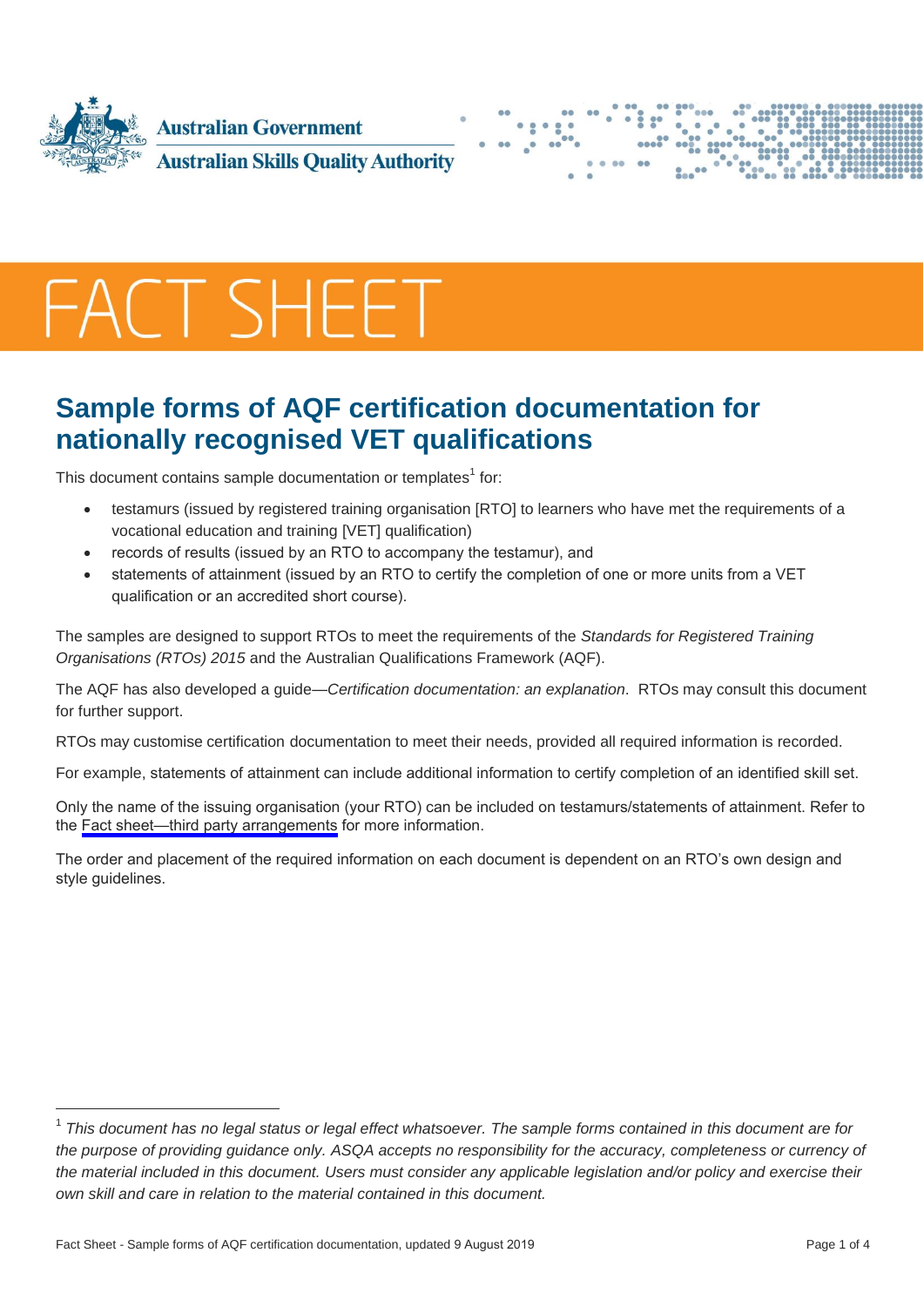

## **Suggested form: Testamur to certify attainment of a VET qualification**

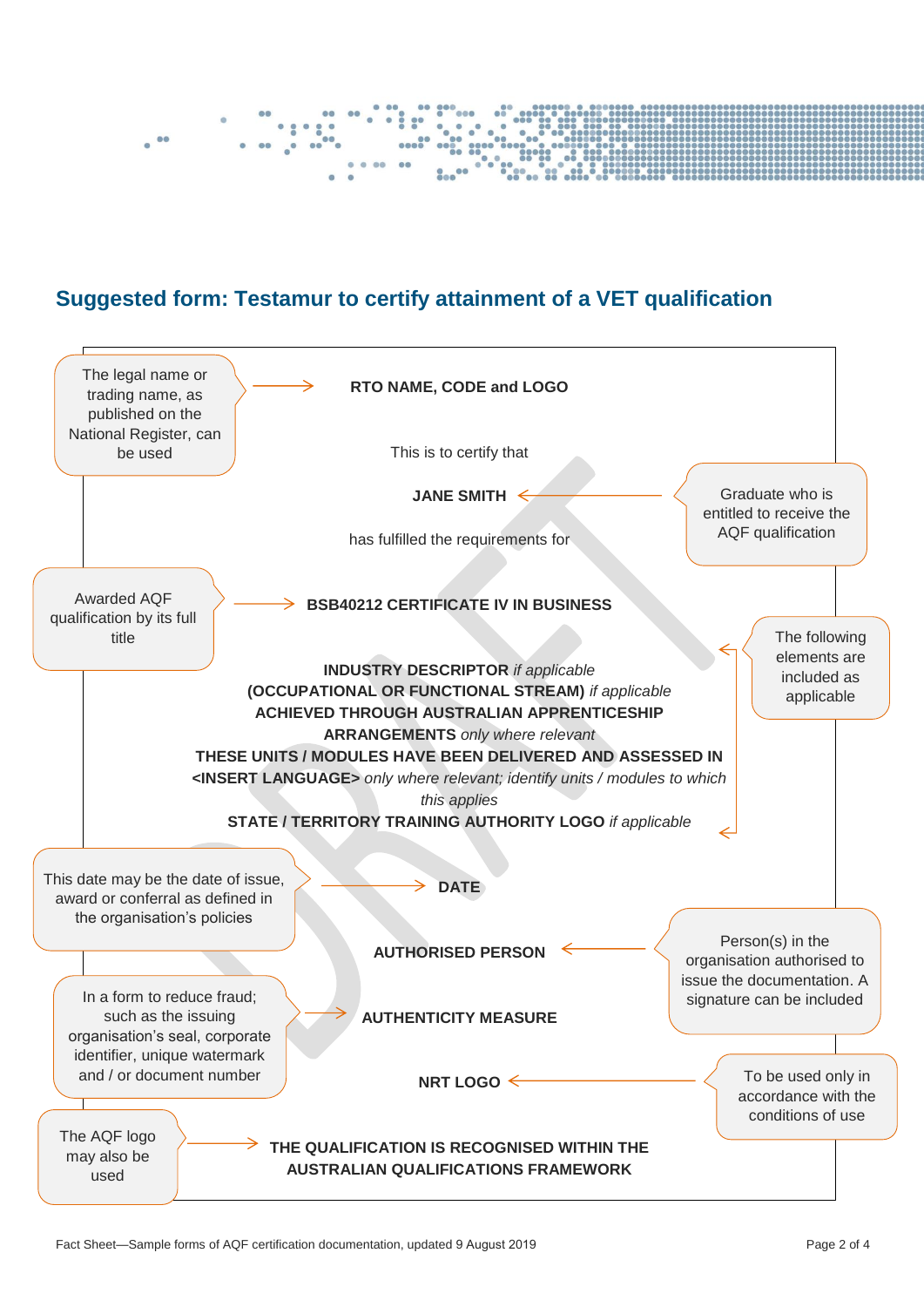

## **Suggested form: Record of results**